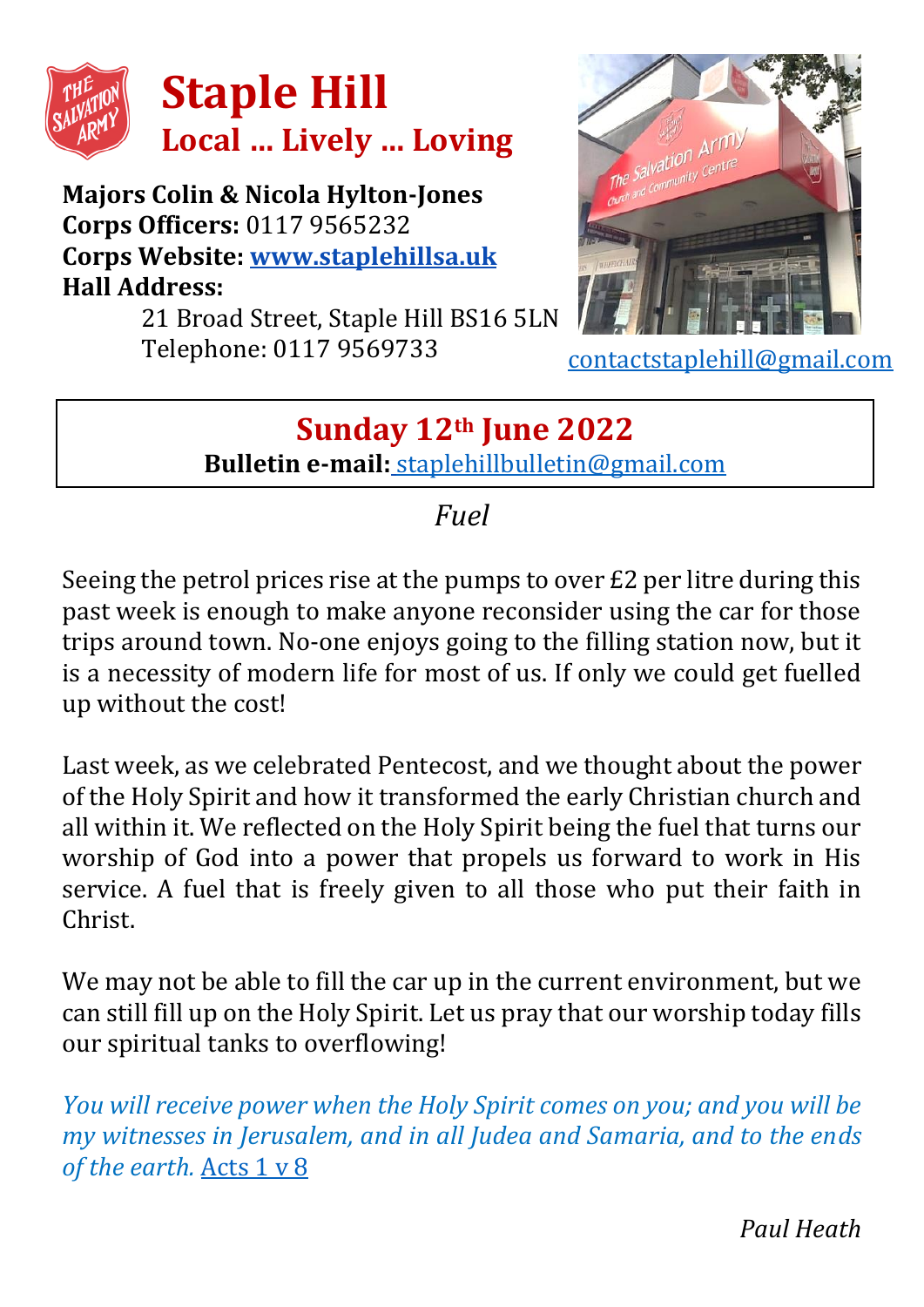## **PEOPLE:**

- We continue to remember Francis and his family following the bereavement of Ruth. The details of Ruth's funeral have now been finalised. There will be a funeral service at the hall on Monday, 27th June at 10.15am, after the burial will be at Westerleigh at 11.30am.
- Shirley Potts was bereaved of her husband, Ernie, this week. As a local counsellor for many years, Shirley has worked tirelessly for the local community. As a community we lift her and her family up in prayer at this time.
- As I write this (Friday morning), Clive is waiting for a hip replacement operation this afternoon. Our thoughts and prayers are with Clive, Pauline and the family at this time
- Roy is in Southmead for tests after being unwell during the week. Betty Perrott, who worshipped with us a few years ago, is also in Southmead and Gwen has been in hospital for tests but is now home. We remember all our friends who are unwell, experiencing difficulties and challenges or who recently experienced a bereavement.
- On a more cheerful note, I'm reliably informed that it's Daisy's birthday this week. Happy birthday.

#### **FLOWERS:**

The flowers today are from Liz and Hannah in honour of Arthur's dedication.

#### **ARTHUR FORTT-BREWER:**

It is wonderful to witness Arthur's dedication today. The family would like to invite you to share in the celebration cake alongside coffee after the meeting this morning – thank you!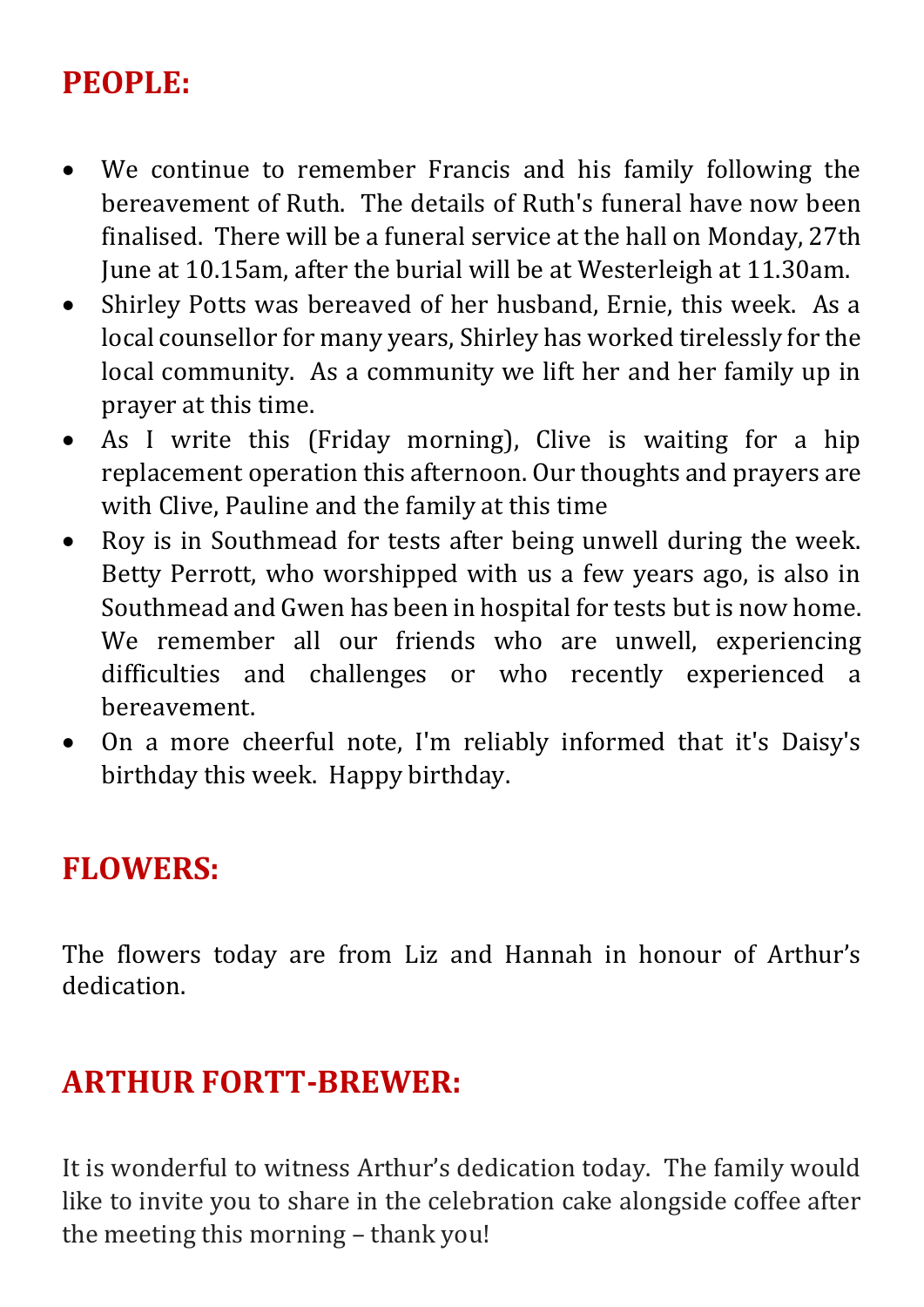#### **FALKLANDS 40:**

Following this morning's meeting we will be supporting a Service of Remembrance at Page Park, to mark the Falklands conflict. The service commences at 12.00noon, led by Colin, supported by our band, and coordinated by the Royal British Legion.

## **PROPERTY MAINTENANCE:**

We are still working to repair the shutter in the rear door. Unfortunately, the repair was more involved than initially thought as a 'control panel' (technical words that I don't understand (Colin)) was damaged when the shutter motor went bang. The part has been ordered and is on the way. However, until that time, please make sure the building is secure when entering and leaving the hall.

On a more cheerful note, the emergency lighting and fire alarm were inspected this week and we passed!

Thanks for all those who helped with cleaning the hall on Friday, it was very much appreciated.

#### **HENRY THE CAT:**

Our Lunch Club volunteer, Nick, was featured again on Zoe Ball's Breakfast Show on Radio 2 this week, along with Henry the Cat! It included another shout out to 'The Salvation Army Staple Hill' and even mentioned Colin and Nicola! If you want to listen on BBC Sounds it was on Tuesday 7<sup>th</sup> June at about 7.10am. Thanks Nick.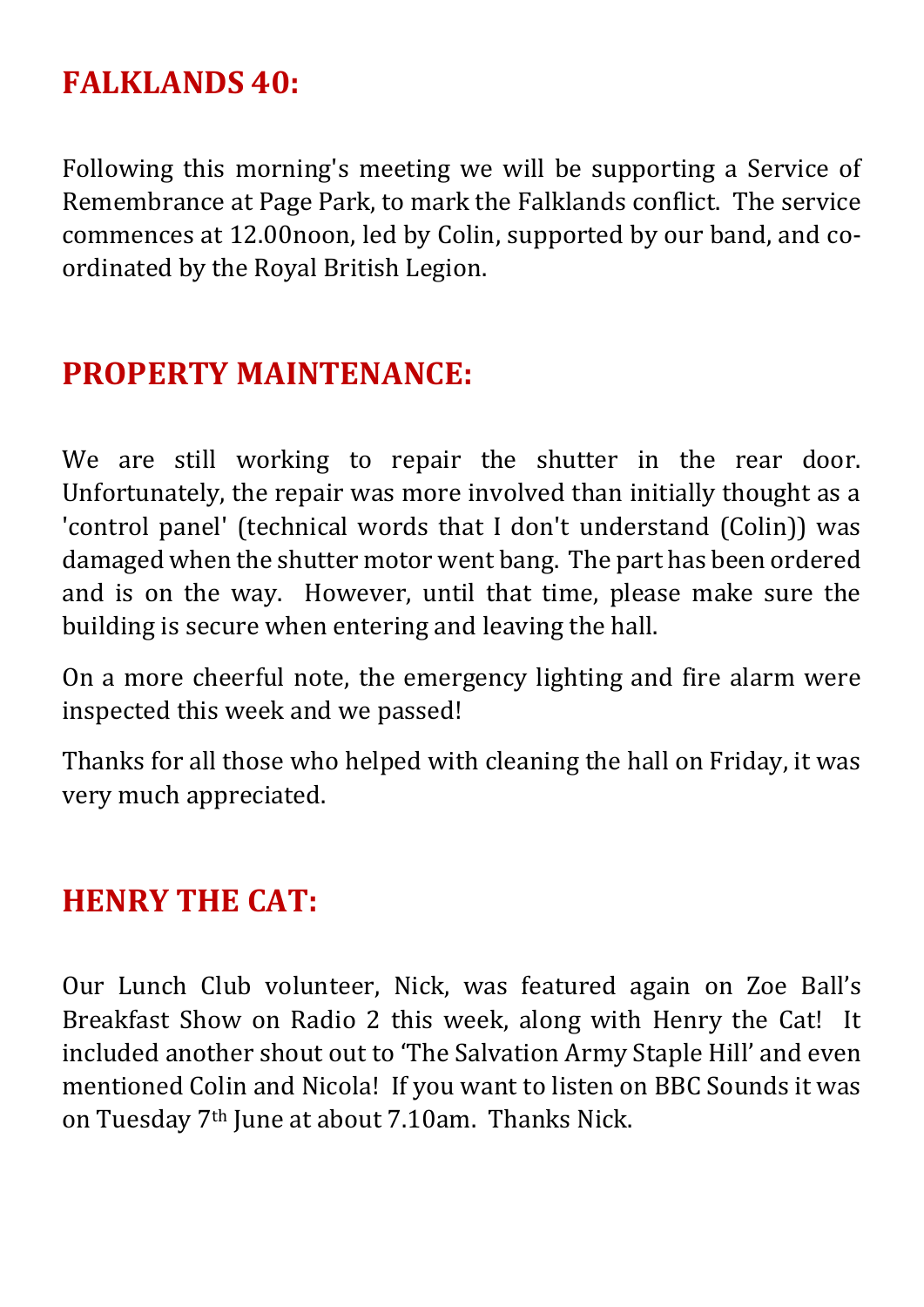## **COFFEE MORNINGS – HELP NEEDED:**

Over the last few months, we have enjoyed several successful coffee mornings that have enabled us to build relationships with the local community and raise money for some good causes. We would like to suggest the following dates for future coffee mornings, but they will only go ahead if we have volunteers to coordinate them – please let Nicola know if you want to do this, thank you.

- 23rd July
- 3rd September
- 8th October
- 5th November



Please sir, I want some more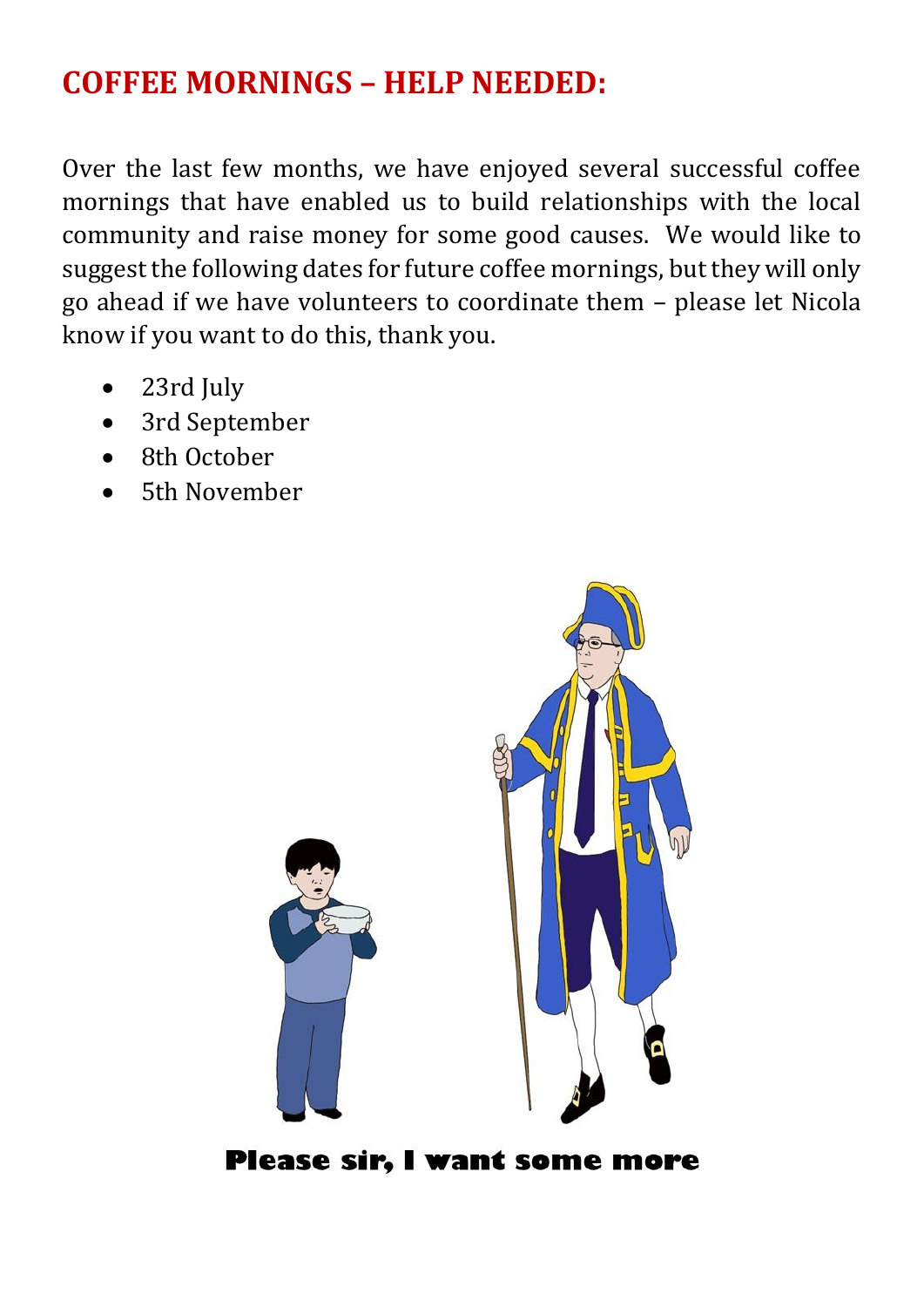# **DATES FOR YOUR DIARY:**

| Sunday 26th June                 | Page Park Praise (at 3pm)               |
|----------------------------------|-----------------------------------------|
| Friday 15th July                 | Jubilee Concert with Rachel Milestone & |
|                                  | Josh Dickens                            |
| Sunday 17th July                 | Summer Family Crafts (at 4pm)           |
| Sunday 24th July                 | Corps BBQ (lunchtime) - everyone        |
|                                  | welcome                                 |
| 31st July - 5th August           | Severn & Somerset Junior Camp           |
|                                  | (Application forms available<br>from    |
|                                  | Laura)                                  |
| $6th - 12th$ August              | Severn & Somerset Summer Camp           |
|                                  | (Application forms available<br>from    |
|                                  | Tash)                                   |
| Sunday 4 <sup>th</sup> September | Page Park Praise (at 3pm)               |
| $24th - 25th$ September          | Harvest Weekend                         |
| Sunday 16th October              | Divisional Welcome to<br>Divisional     |
|                                  | Leaders in our hall (at 4pm)            |
| Saturday 12th November           | Kenya Trust Concert                     |
| Sunday 13th November             | Remembrance Sunday                      |